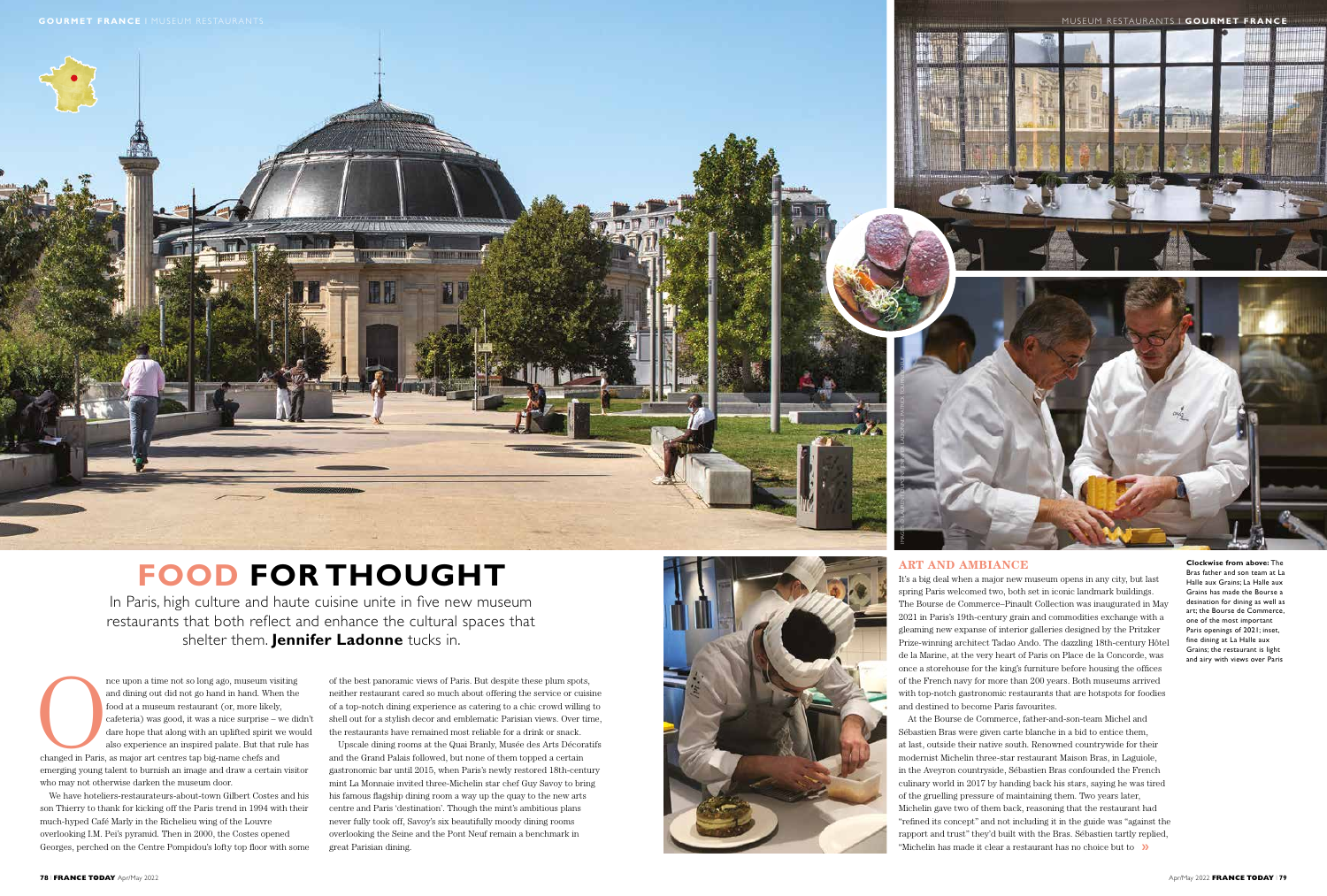



**Clockwise from above:** The Hôtel de la Marine as seen from the Fountain of Rivers; Mimosa's nautical interiors are inspired by the Mediterranean; chef Jean-François Piège; Café Lapérouse offers exceptional cuisine; the café has outdoor dining available in warmer months; or enjoy the fabulous decor inside; the interiors at Mimosa are a work of art in their own right; the grilled octopus at Mimosa



with over the years. Each bottle is simply named according to the grape varietal in the bottle, such as a delicately floral Lozet-Muscadelle from Château Palmer in Margaux and a superb Négrette from organic Occitane winemaker Marc Penavayre. Beyond these 30 – which you'll taste only here – there is a choice list of wines from all French regions.

# **FROM SEINE TO SHINING SEA**

It took four years and more than 200 skilled artisans to restore the Hôtel de la Marine, a neoclassical mansion once inhabited by the steward of the king's furnishings. After feasting your eyes on the museum – a masterpiece of historic interiors unrivalled in Paris – you can feast at one of two sumptuous restaurants: Mimosa, helmed by two-star chef Jean-François Piège, and Lapérouse, the contemporary offshoot of one of Paris's oldest, most romantic restaurants.

Both dining rooms' decors and menus have a marine theme. For Mimosa it's the Mediterranean Sea; for Lapérouse, it's naval officer and explorer Jean-François de Galaup, comte de Lapérouse, a favourite of King Louis XVI (who, minutes before being beheaded, enquired if La Pérouse had returned from his famous world





live under pressure." Now it looks like they're on their way to shouldering yet another star, thanks to their museum restaurant, no less. The Bras' elegant, light-drenched restaurant La Halle aux Grains, holds a privileged perch on the Bourse's glass-domed top floor: on one side overlooking the circular building's interior 19th-century friezes and rotunda below, and on the other offering eye-level views of the newly scrubbed Saint-Eustace church, the undulating Les Halles canopy and the Centre Pompidou beyond.

With a private entryway and all-afternoon hours, the restaurant offers both an elevated culinary experience at lunch and dinner and an opportunity to take a break from the museum, perhaps with a drink at the bar or a coffee and an exceptional pastry, along with rare eastern-facing views of Paris. Reflecting the Bourse's original function, each dish is designed to include a grain, whether milled, whole or sprouted. For example, a dish of melt-in-your mouth *merlu* (hake) comes with a rich crust of buckwheat butter, while succulent venison fillet pairs beautifully with the crisp tang of fresh lentil sprouts. This goes for the sculptural desserts too, all made in-house and meticulously assembled to order.

1937 International Exhibition, but the new Italian restaurant's >>> Bambini, the new eatery at the contemporary arts centre Palais de Tokyo, may be at its best in summer, when splendid views of the Eiffel Tower just across the Seine can be had from terraces on both the Art Deco building's sprawling esplanade and in front on the sidewalk facing the Palais Galliera, Paris's fashion museum. But in winter, settling into a velvet chair or banquette for a piping hot *rigatoni al tartufo*, laden with shaved black truffles, or a scrumptious *roquette*  and *fior di latte* pizza is not to be underestimated. It's a challenge to work with the giant volumes of this monumental edifice, built for the

La Halle aux Grains' wine list (we are reminded that the grape seed is also a grain) features 30 signature wines specially crafted for the Bras by distinguished producers they've developed close relationships







# "THE BRAS' ELEGANT, LIGHT-DRENCHED RESTAURANT HOLDS A PRIVILEGED PERCH ON THE BOURSE'S GLASS-DOMED TOP FLOOR"

expedition). Lapérouse's dignified 18th-century portrait hangs in the hotel's ballroom. And no, he never returned, but perished alongside his crew. Mimosa's soaring dining room, housed in the mansion's old stables, was commandeered by Paris interiors star Dorothée Delaye, who added ribbed ceilings to echo a ship's hull, dramatic floor-toceiling antiqued mirrors, miles of velvet, and mood lighting to create an enticingly cosy-sophisticated ambiance. Ditto at the bar, a gorgeous folie in azure blue. All perfectly refined backdrops for Piège's Mediterranean-inspired menu of delicacies grilled over a wood fire: octopus with tiny chickpeas and coriander or a magnificent whole grilled catch of the day, in our case with an emulsion of Menton lemon and a luscious fennel fondant. There's also Brittany lobster with aioli frites and Angus steaks aged on the premises.

Across the courtyard, where both restaurants offer ample outdoor seating, Café Lapérouse – the first offshoot of the quintessentially romantic Paris institution – has been designed by Cordélia de Castellane to echo the nonchalantly chic abode of an eccentric countess, filled with mementoes of exotic places. Diners can breakfast under towering crystal chandeliers or enjoy lunch or dinner in the Salon Orient, overlooking Place de la Concorde.



Sharing dishes on the menu is encouraged, and you'll want to do that, as it's impossible to choose between a seasonal menu of gourmet salads and heartier fare, including a succulent lobster roll or the famous *langoustine parmentier*, a dish that graced the menu of the original Lapérouse in the 1960s when it boasted three Michelin stars and was on the must-go list of every well-heeled traveller.

In warmer weather, the café's two spacious terraces offer outdoor seating within the mansion's courtyard (in view of an embedded waveinspired mosaic of faceted Swarovski crystals that light up like diamonds at night) or a front-row view facing Place de la Concorde.

## **NOTABLE NEWCOMERS**